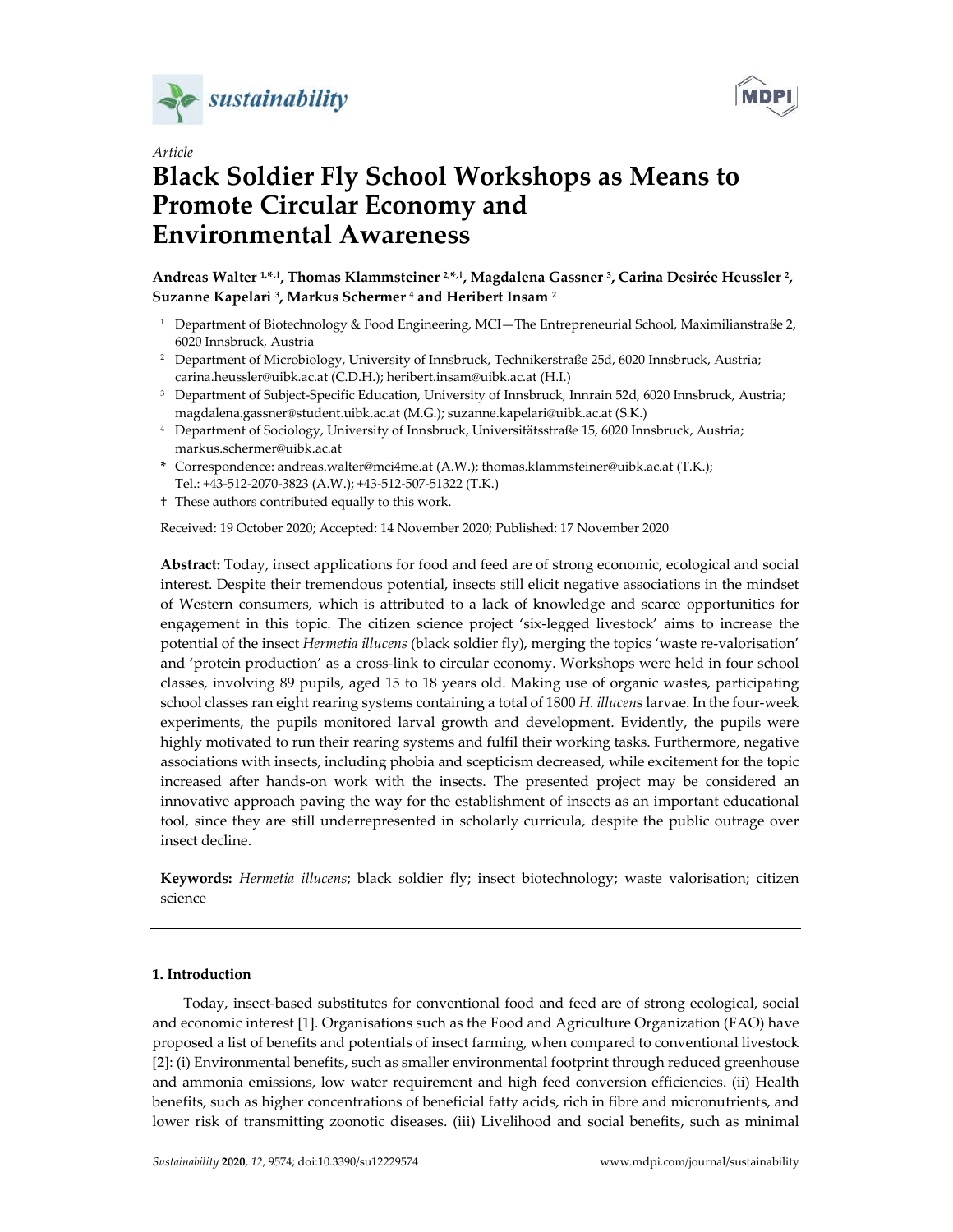technical or capital expenditure required, and harvesting and farming can provide entrepreneurship opportunities for southern hemisphere nations.

However, the consumer's food preference does not solely depend on rational perceptions such as palatability or nutritional and environmental benefits—it is also defined by emotional and cultural dimensions [3] influenced by cultural history, experience, and adaptation [4]. A large number of surveys focusing on European consumers have revealed a low propensity to consume insects (entomophagy) as a meat substitute [5–7] even when insect parts are not visible and the taste is not particularly identifiable. In a Dutch study [8], just around 3% of participants who tried typical meatbased dishes such as burgers or nuggets made of vegetables and ground larvae of the beetle *Alphitobius diaperinus* Panzer consumed these dishes again regularly. It seems that insects still carry negative connotations that are 'deeply embedded in the Western psyche'—they are assumed to be 'dirty, disgusting and dangerous' [3]. These associations are spread through Western media in TV shows such as 'Fear Factor' and 'I'm A Celebrity…Get Me Out Of Here!' where contestants are forced to eat raw insects to advance in the competition and show their daring [9]. In contrast to entomophagy, there is significantly more support to use insects as animal feed: In Belgium, twothirds of 415 surveyed farmers found it acceptable to use insects for their livestock [10]. In another survey [11], 66% of consumers considered fly larvae as suitable feedstuff, over 80% wanted to know more about insects as feed, and 75% were happy to eat animals raised on an insect-based diet. Thereafter, Dobermann et al. proposed that increased use of insects in animal feed might also have a beneficial influence to strengthen consumer acceptability of entomophagy [9].

Over the last decade, *Hermetia illucens* L. (Diptera: Stratiomyidae)—the black soldier fly (BSF) has experienced increasing scientific attention because of its potential to contribute to a circular economy by addressing two environmental concerns, specifically waste management and protein production [12]. *H. illucens* (Figure 1) is a 13 to 20 mm long fly in the insect family Stratiomyidae [13] native to the Neotropics but now spread across all zoogeographic regions due to anthropogenic drivers [14]. BSF breeding works all year round in the tropics (and under artificial conditions) but just during the growing season in colder areas [15]. Larvae hatch three to four days after oviposition and develop for approximately 14 days in six larval instars including a prepupal stage [16]. Temperature [17], relative humidity [18], food availability [19], and food composition [20] influence development time. The prepupa uses a hook on its anterior end to pull itself out of its substrate and starts to seek a safe location to complete pupal development [17]. Adults eclose about 14 days after pupation [21].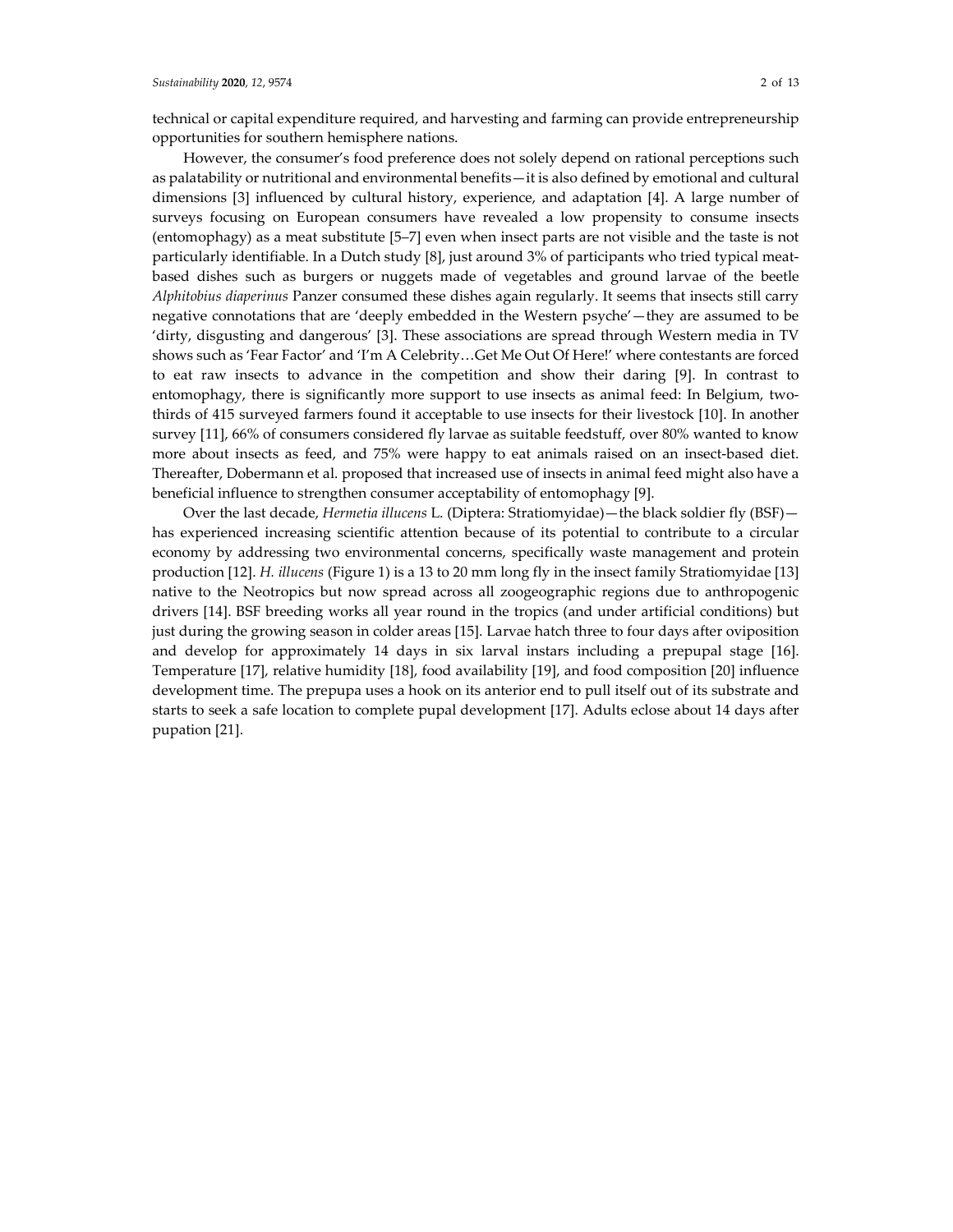

Figure 1. Exploded view of the rearing system for black soldier fly larvae.

For use as a protein source, the BSF has advantages over many other insects [22]: BSF larvae (BSFL) are polyphagous and can tolerate a high nutritional heterogeneity in their diet [22]. To date, sustainable recycling of various organic waste, including pig manure [23], fish offal [24], fruits and vegetables [25], palm kernel meal [26] and municipal organic waste [19], were conducted. During degradation, BSFL digest, aerate, and dry organic waste, producing granules of increased pH and ammonia content [27] that can be used as plant fertilizer [28,29]. Growth rate and body weight of the main product, the BSFL, are coupled to substrate features and environmental parameters (e.g., substrate moisture, relative humidity, temperature, light, larval density, and microbial symbionts) [22]. Larvae are high in protein (37–63% of dry matter) and fat (7–39% of dry matter) content with higher concentrations of minerals and medium-chain saturated fatty acids (67% total fatty acids) and lower concentrations of polyunsaturated fatty acids (13% total fatty acids) than other insects used in managed feeding programs [30]. Used either alone or as dietary supplement, they support good growth of poultry [31], swine [32], rainbow trout [24], blue tilapia, and catfish [33]. The emigration of fully-grown BSF prepupae from their food source is another beneficial characteristic: At this stage, the prepupae start to leave their humid habitat. Systems taking advantage of this 'self- harvesting' habit provide ramps as 'escape routes' for prepupae [24,25,34,35] with a collecting container at their end, decreasing the breeding costs by reducing harvesting efforts. During metamorphosis and in their adult stage, BSF source their energy from the larval-based fat body and do not ingest food. Hence, adult BSF do not enter human dwellings and avoid contact with other animals, in contrast to, for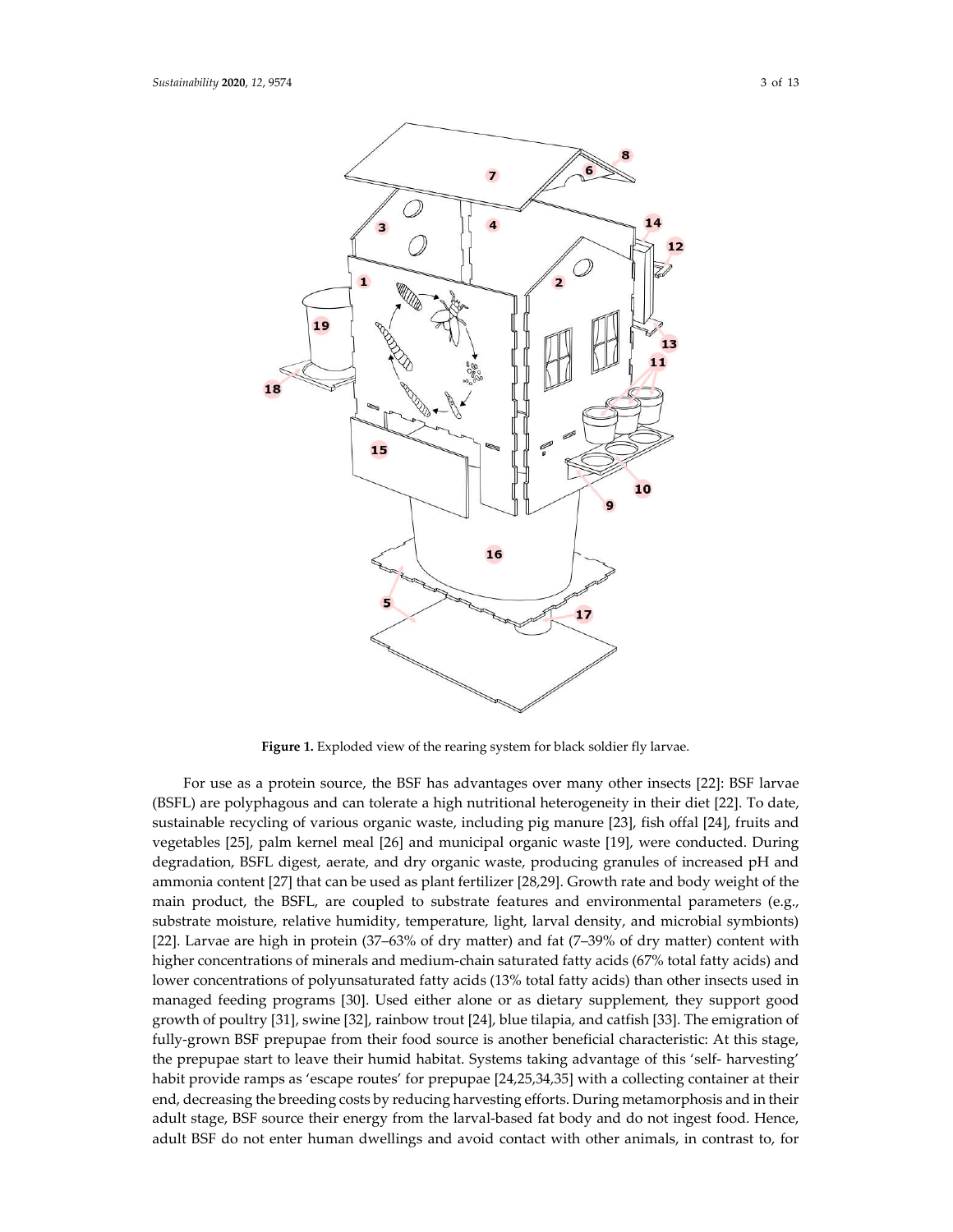example, the housefly (*Musca domestica* L.). Additionally, larvae secrete chemicals that prevent competitors to lay eggs on a food source colonized by BSFL, resulting in effective reduction of, for example, *M. domestica* [36].

In order to increase acceptance in future consumers and their peers, we conceptualized the scientific school project 'A house for the critters' as part of our citizen science project 'Six-legged livestock'. Hands-on workshops with pupils served as means to spread knowledge and raise awareness on *H. illucens* and its potential in circular economy (following the motto 'from waste to feed').

The school project was planned to meet the following demands: (A) The project should follow a straightforward design, and should be easy to adapt to different school types, students' needs, and age groups. (B) All required learning materials should be open access and prepared in a way to be used by non-scientists, and all further resources should be affordable and readily available. (C) Nevertheless, this research project and all embedded experiments should fulfil the principles of good scientific practice. Research was conducted to address the following research questions:

- 1. Is the provided support sufficient for students to fulfil the required tasks properly?
- 2. Does participating in the project has an impact on students' attitude towards insects?

### **2. Materials and Methods**

The presented information was kept as simple as possible to allow a quick and direct initiation of the project while still conveying enough background knowledge to grasp the key concept. For the reproduction of the workshop, we recommend following the given instructions in combination with the files available both in the supplementary material and on our project homepage https://fromwastetofeed.wordpress.com/.

- 1. A complete list of all required materials together with graphical assembly instructions for the parts produced by the laser cutter (Supplementary Materials 1).
- 2. A 12-page booklet summarizing information on the development of the worldwide food and feedstock market, on 'organic waste and its potential in 'circular economy' and on the biology of *H. illucens* (Supplementary Materials 2).
- 3. Vector-based digital drawing interchange format (DXF) files for laser cutting a house-like exterior surrounding the inner plastic container of the BSFL-rearing system (Supplementary Materials 3AB).
- 4. A pre-formatted laboratory journal for uniform documentation of the experiment (Supplementary Materials 4).
- 5. Material for working stations: 'Legal situation of insect-based food and feed' and 'The development stages of *H. illucens'* (Supplementary Materials 5).

## *2.1. Design and Assembly of the BSFL Rearing System*

The BSFL rearing system (Figure 1) was designed and manufactured in cooperation with the Spielraum FabLab (Innsbruck, Austria). Vector-based digital plans were created in Rhino 6 (McNeel Europe. Barcelona, Spain) and corresponding DXF files were used in RDworks v.8 (RuiDa Technology Co. Ltd., Shenzhen, China) to laser cut 4 mm medium-density fibre (MDF) boards on a 100W CO2 laser engraving machine with RECI W2 laser tubes (Guangzhou Amonstar Trade Co., Guangzhou. China). The laser-cut wooden parts were sanded and assembled using a hot glue pistol: Four wall segments  $((1)$  to  $((4))$  were fixed on the floor segments  $((5))$ . The gable pieces  $((6))$  serve to underpin the roof elements ( $(\bar{7})$  and  $(\bar{8})$ ). Smaller parts such as the plant potholder ( $(\bar{9})$  and  $(\bar{0})$ ) for plant pots  $(II)$ , the precision scale  $(④)$  attachment  $(②)$  and  $(③)$  and the drainage access cover  $(⑤)$ were added thereafter. Four round neodymium magnets  $(10 \times 2 \text{ mm})$  serve to attach the drainage access cover and allow later removal. A tightly sealable, oval 5.5 litre standard size plastic bucket ( $(\hat{\mathbf{16}})$ ; Wolf Plastics Verpackungen, Leoben, Austria) mounted inside the wooden house served as a rearing container for BSFL and receptacle for the organic kitchen waste. A hole saw and a hot glue pistol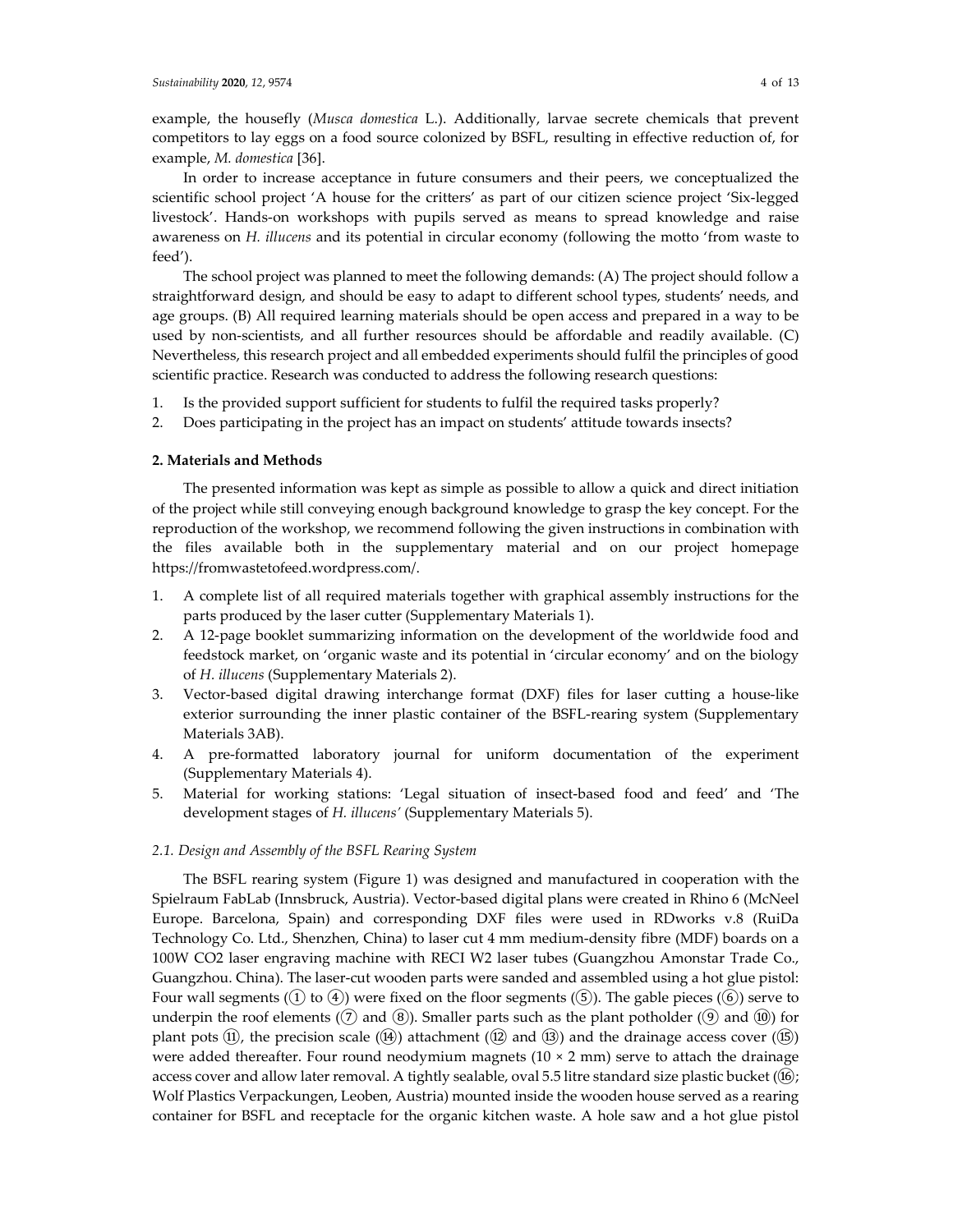were used to modify the bucket as follows: Two vents ( $\varnothing$  = 60 mm) were cut into the bucket lid and covered with a fiberglass net (mesh size  $2 \times 2$  mm) to allow air circulation inside.

A plastic ramp cut out from 1 mm polyvinylchloride was fitted inside the bucket in an angle of approximately 40° to allow self-harvesting of prepupae. A first hole ( $\varnothing$  = 30 mm) drilled into the bottom of the bucket allowed for the drainage and filtering of excess fluids trough a fiberglass net (mesh size 1×1 mm) into a plastic receptacle ( $\left(\frac{1}{2}\right)$ ;  $\emptyset$  = 45 mm). A second hole ( $\emptyset$  = 18 mm) was drilled into the bucket at the highest point of the ramp to allow prepupal migration into a cardboard collection cup ( $\circledR$  and  $\circledP$ ;  $\varnothing$  = 80 mm) connected via a flexible polypropylene tube. The screw cap of the plastic receptacle was glued onto the border of the hole on the bottom side of the plastic container. The possibility to dis- and reassemble the rearing units allowed for the re-use of the same materials in multiple workshops and reduced costs and wastes.

## *2.2. Workshops at Schools*

The project applied the idea of a student/scientist partnership (SSP) approach wherein students are active participants in a scientific research collaboration between students, teachers, and research scientists [37]. Learners worked with practicing scientists from the Department of Microbiology on an authentic scientific topic and conducted feeding experiments with the BSFL. The introductory workshop provided a hands-on approach to explore the context, the subject specific content as well as the scientific process. Students carried out the experiments in the class independently. Each school workshop (Figure 2) was conceptualized to last 250 min divided into a first part (150 min) at the beginning of the school experiment and a second part (100 min) upon termination of the feeding experiment. The total time corresponds to five full school lessons in Austria.



**Figure 2.** Overview on contents of the student/scientist partnership.

Emphasis was put on group work and the integration of the project into the curriculum of the school classes (e.g., nutrition, resource-management, biodiversity and ecological footprint). Each workshop started with a short introduction of the project team and the project aims (10 min). Preliminary questionnaires (QUE1, Supplementary Materials 6) were distributed and completed within 10 min. Thereafter, the biology of the BSF and the context of its use in waste valorisation was presented (40 min) using PowerPoint v. 16.0. (Microsoft, Redmond, WA, USA) slides, self-sticking cardboard figures and a transparent cylinder filled with organic kitchen waste to demonstrate the extent of daily per capita waste production. Booklets containing a compact summary of the project context and the targeted socio-ecological problems were handed out to all participants thereafter. Pupils, randomly split into three groups, rotated through three supervised learning stages scheduled to take 30 min each (in total 90 min):

First stage: Legal framework of insect-based food and feed. Task: Pupils studied reports and worksheets on the legal framework and had to respond to written questions.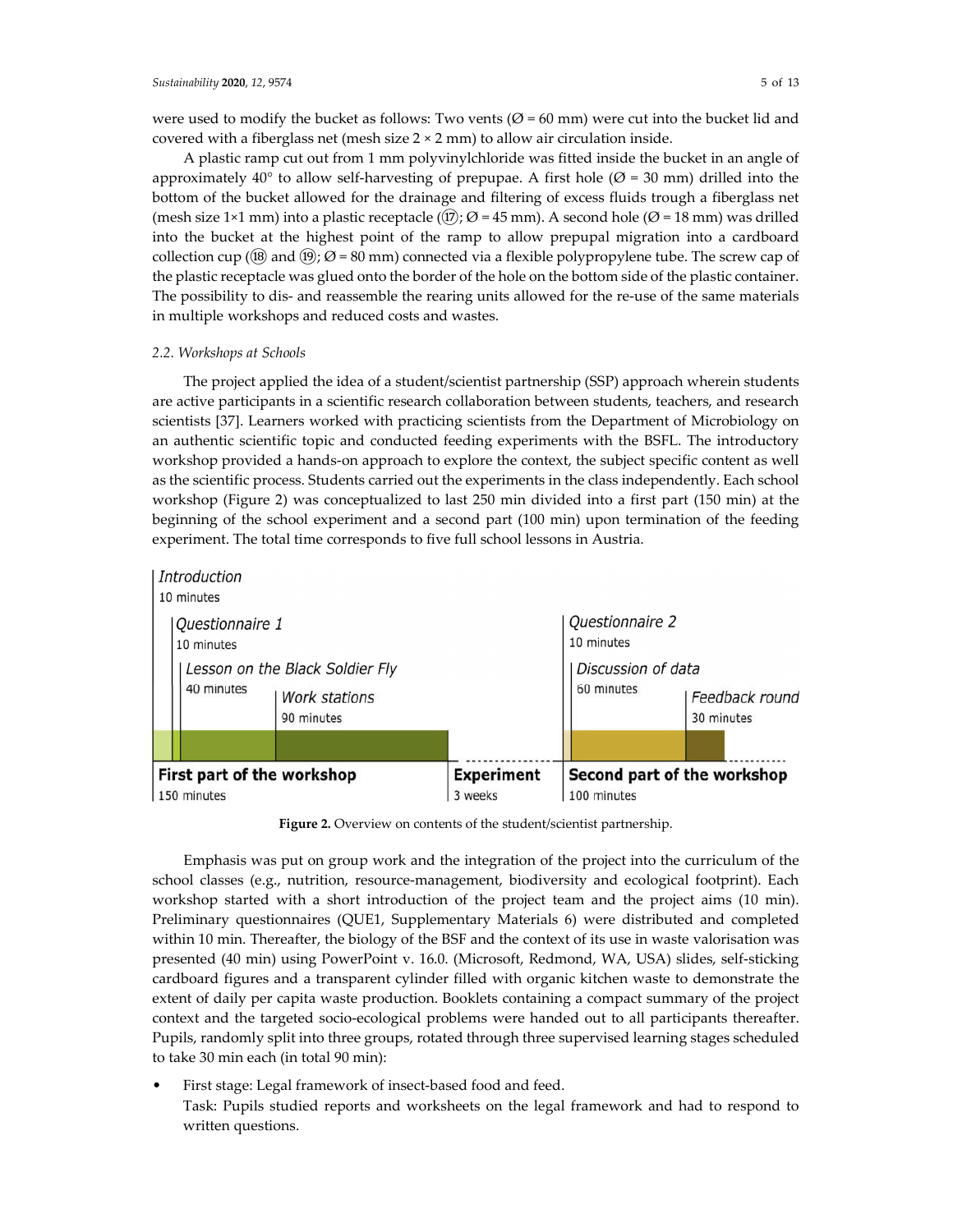- Second stage: The development stages of *Hermetia illucens*. Task: Pupils used simple incident light microscopes to magnify all stages from egg to adult. Worksheets outlining important morphological traits helped for exact observation.
- Third stage: Methods and set-up of feeding experiments. Task: Briefing on hygienic requirements and good scientific working practice.

Feeding experiments were set up using 200 BSFL, aged 9 to 12 days old, taken from a laboratory BSF colony at the Department of Microbiology (University of Innsbruck, Innsbruck, Austria) maintained as described in Heussler et al. [38]. Participants were advised to feed the larvae with 130 to 260 mg organic waste larva−1 day−1. Recommended amounts of feed were based on experiences from previous feeding experiments [25] and feeding events were scheduled three times a week. BSFL rearing systems were operated and monitored by the previously formed groups of pupils and data were recorded in the laboratory journals: Before each feeding event, the first group investigated larval growth by randomly picking and weighting five BSFL on a pocket precision scale (MS-Series professional scale, G & G GmbH, Kaarst, Germany). The second group of pupils fed BSFL with organic wastes. The weight of each component in the heterogenous waste mixture was documented by weighing on the precision scale. The third group observed changes in the rearing environment including residue maturation, odour development, and BSFL morphology. After 21–25 days, experiments were terminated when the majority of larvae reached the prepupal stage and started to migrate into the collection cups.

At the beginning of the second workshop, questionnaire 2 (QUE2, Supplementary Materials 6) was handed out and completed (10 min). Thereafter, all BSFL and pupae were counted and weighted again. The collected data on larval growth, environmental changes, and substrate maturation were presented and discussed in class by the groups that took care of the respective tasks (60 min). In a final discussion of 30 min, feedback to improve the workshops and rearing system was gathered.

#### *2.3. Questionnaire Survey*

Following the sociological definition, we used the term attitude to refer to a "mental position with regard to a fact or state or a feeling or emotion toward a fact or state" [39]. Thus, we assume that attitude towards insects refers to a set of emotions, beliefs, and behaviours when students are confronted with insects. Attitudes are often the result of experience and the sociocultural environment in which a person grows up. Social and educational research has shown that attitudes can have a powerful influence over individuals' behaviour and decision-making and they are both enduring and can also be changed. A pre-post questionnaire survey was conducted to collect information on the students' attitude toward insects and to get insight into whether or not conducting this experiment has the potential to change the students' attitudes. The questionnaire was devised by the authors and followed an inductive approach. The aim was to describe students' attitude development.

# *2.4. School Setting*

The project was tested in four school classes (C1 to C4) with 26 pupils (17 to 18 years old; one BSF rearing system), 24 pupils (15 to 16 years old; two BSF rearing systems), 19 pupils (16 to 17 years old; one BSF rearing system), and 20 pupils (14 to 15 years old; four BSF rearing systems), respectively. The school (School 1) of C1 and C2 is an educational facility with a more specialised, vocational-oriented curriculum, focusing on tourism, marketing, and management. School classes C3 (School 2) and C4 (School 3) belonged to two distinct schools, with a general, broader, and nonspecific curriculum.

#### *2.5. Accompanying Research*

To measure the pupil's motivation and willingness to fulfil required work tasks in the feeding experiments, we analysed all laboratory journals and calculated mean and average percentage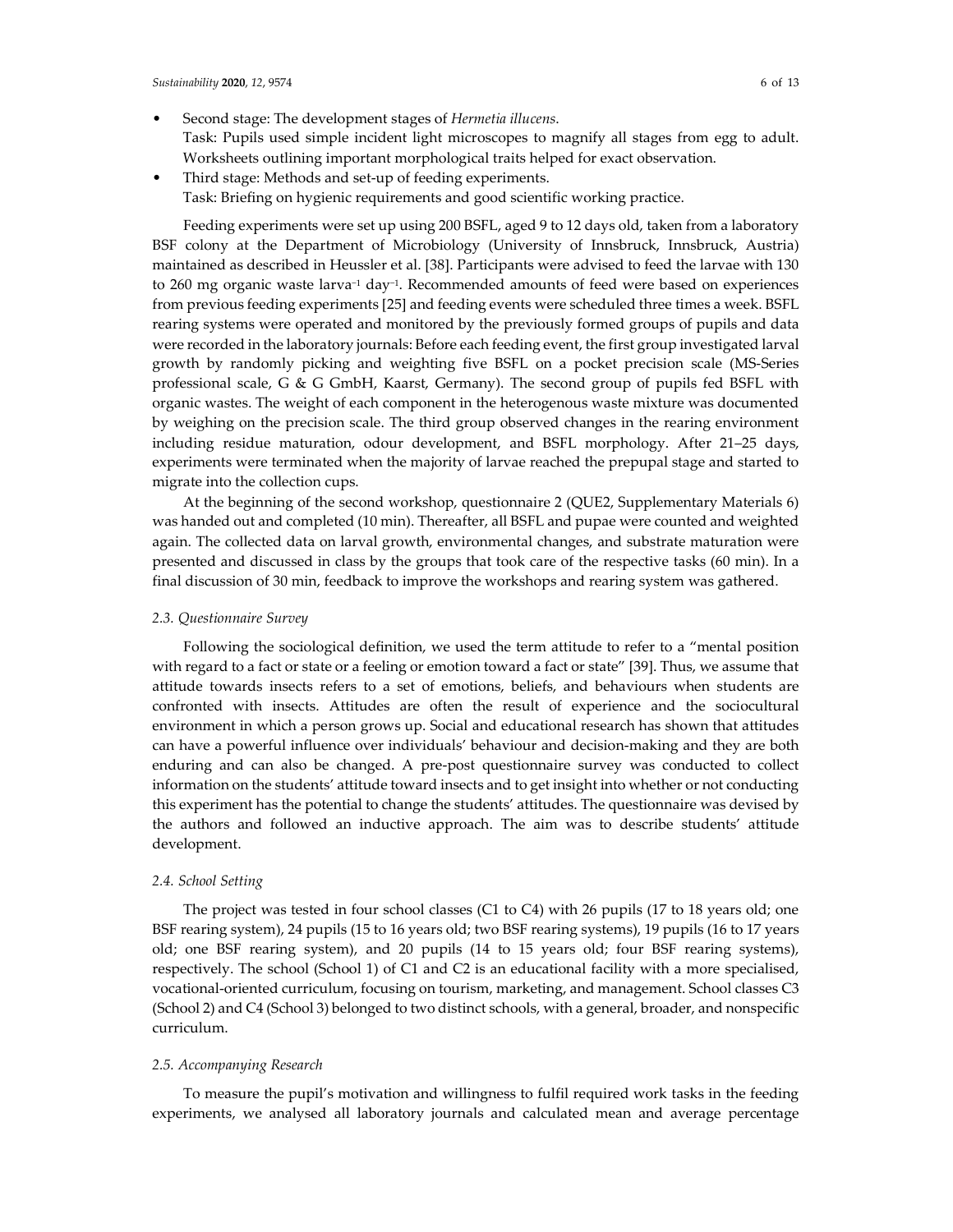values. Furthermore, we asked all involved teachers  $(n = 4)$  for personal feedback at the end of the projects by using a questionnaire (Supplementary Materials 6).

#### **3. Results**

## *3.1. Students Willingness to Fulfil Required Work Tasks*

The introductory workshop and the second part of the workshop were attended by 80 out of 89 pupils (89.9%), and by 77 out of 89 pupils (86.5%), respectively. In total, 1800 larvae, 9 to 12 days old, with an average weight of 0.023 (± 0.009) g/larva were equally distributed to eight BSFL rearing systems and grown on a total amount of 7300 g kitchen waste, spanning a spectrum of 30 different organic substrates.

The most common organic wastes used were fruits (3879 g; 52.6%) and fruit peels (1226 g; 16.6%), followed by vegetables (1115 g; 15.1%) and vegetable peels (271 g; 3.5%). Grain products such as bread (348 g; 4.7%), coffee grounds (256 g; 3.5%) and nuts and nut peels (253 g; 3.4%) were also frequently used (Figure 3).



**Figure 3.** Proportional amounts of various categories of organic wastes used as larval substrate throughout the project. The points indicate the respective fraction of waste category added to each larval rearing station. The data were collected by the pupils from three different types of schools, distributed across four school classes, operating eight larval rearing stations in total.

Measurements from the last sampling events showed that  $95.5\%$  ( $\pm$  3.6%) of larvae survived the experimental procedure and reached a fresh weight of 0.22 ( $\pm$  0.05) g larvae<sup>-1</sup>, corresponding to a 10-fold biomass increase (Figure 4). All larvae changed colour from white/cream to dark brown within the last week of the experiments, as documented by the pupils on a colour code table.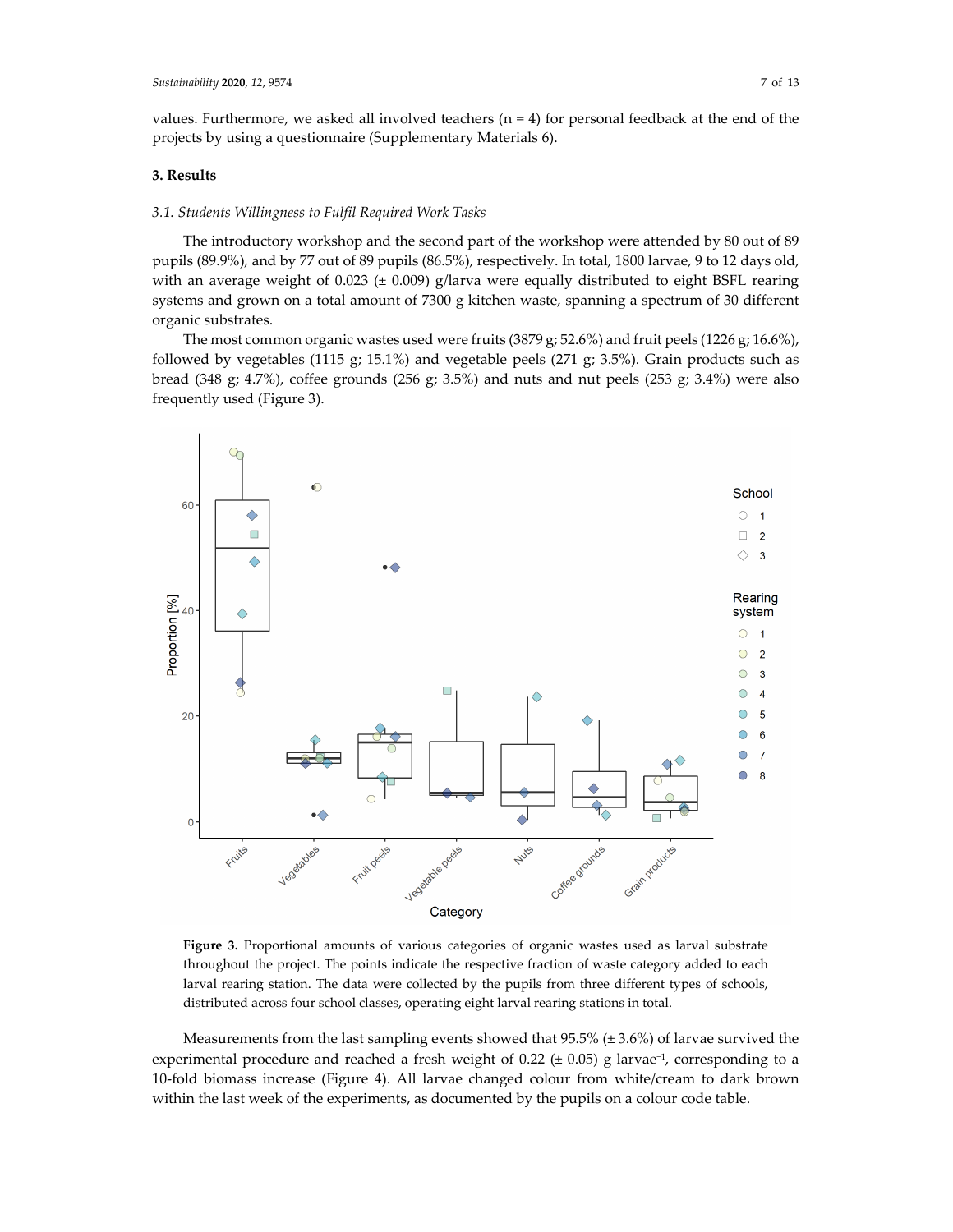

**Figure 4.** Growth of black soldier fly larvae reared on various organic wastes collected during school breaks. The data were collected by the pupils from three different types of schools, distributed across four school classes, operating eight larval rearing stations in total. The grey ribbons in the background of each facet represent the mean  $\pm$  SE calculated from the growth data pooled from all rearing stations  $(n = 8)$ .

Pupils were motivated to complete most scheduled tasks in their experiments. With 91.1% (±4.6%) completeness, the majority of planned feeding events took place and corresponding data was gathered. However, the suggested optimal feeding amounts (130 to 260 mg larva−1 day−1) were out of range in 37% ( $\pm$ 18%) of feeding events, resulting in 10% ( $\pm$ 8%) overfeeding and 27% ( $\pm$ 18%) underfeeding. Ultimately, in regards of the proposed schedule, larval biomass and substrate/morphological changes were documented with a regularity of 93% (±4%) and 87% (±9%), respectively.

#### *3.2. Students Attitude Towards Insects*

At the beginning (QUE1) and at the end (QUE2) of the workshops, participants were asked a set of questions (multiple answers were possible except indicated otherwise). To survey the attitude towards 'insects' and indicate changes in their mindset after the workshops, participants were asked: 'What feelings does the work with the BSF convey? (1.)' In QUE1 44% of participants were 'curious', 35% 'sceptic', 19% were 'indifferent', 16% were 'excited', and 13% 'afraid'. In QUE2 handed out at the end of the project, 'curiosity', 'scepticism', and 'fear' decreased to 26%, 28%, and 7%, respectively. 'Indifference' increased to 29%, and 'excitement' to 26%.

Participants were asked, for what applications insects could be used (2.). In QUE1, 'honey' (74%) followed by 'animal feed' (55%), 'silk' (45%) 'human food' (43%), and 'others' (13%) were the most frequently chosen answers. The answers changed greatly in QUE2, where 'animal feed' and 'human food' reached 88% and 55%, respectively. Interestingly, 'honey' decreased by 14%.

Regarding their opinion to use insects as animal feed (3.), 55% percent of the participants 'never thought' about this, while 30% found the use of insects as animal feed 'disgusting'. 23% found it 'good to feed animals with insects'. In QUE2, 29% still found it 'disgusting' but the frequency of the answer 'never thought about it' decreased by 22% to 33% and 44% (+20%) found it 'good' to use insects as animal feed.

When the participants were asked if they could imagine eating insects or products made thereof (4.) in QUE1, 49% could not imagine to eat them, 19% chose 'yes', and for 39% entomophagy depends on the offered insect species. In QUE2, participants who could imagine eating insects or products made thereof increased by 10%. The willingness to consume insects was accompanied by an increased importance on the type of offered insect species ('depends on the insect'). This answer was chosen by 53% of the participants (+15%).

Two questions were exclusively prepared for QUE2: When participants were asked what should happen to the larvae after the experiment (5.), 56% wanted to use them as animal feed, and 47% chose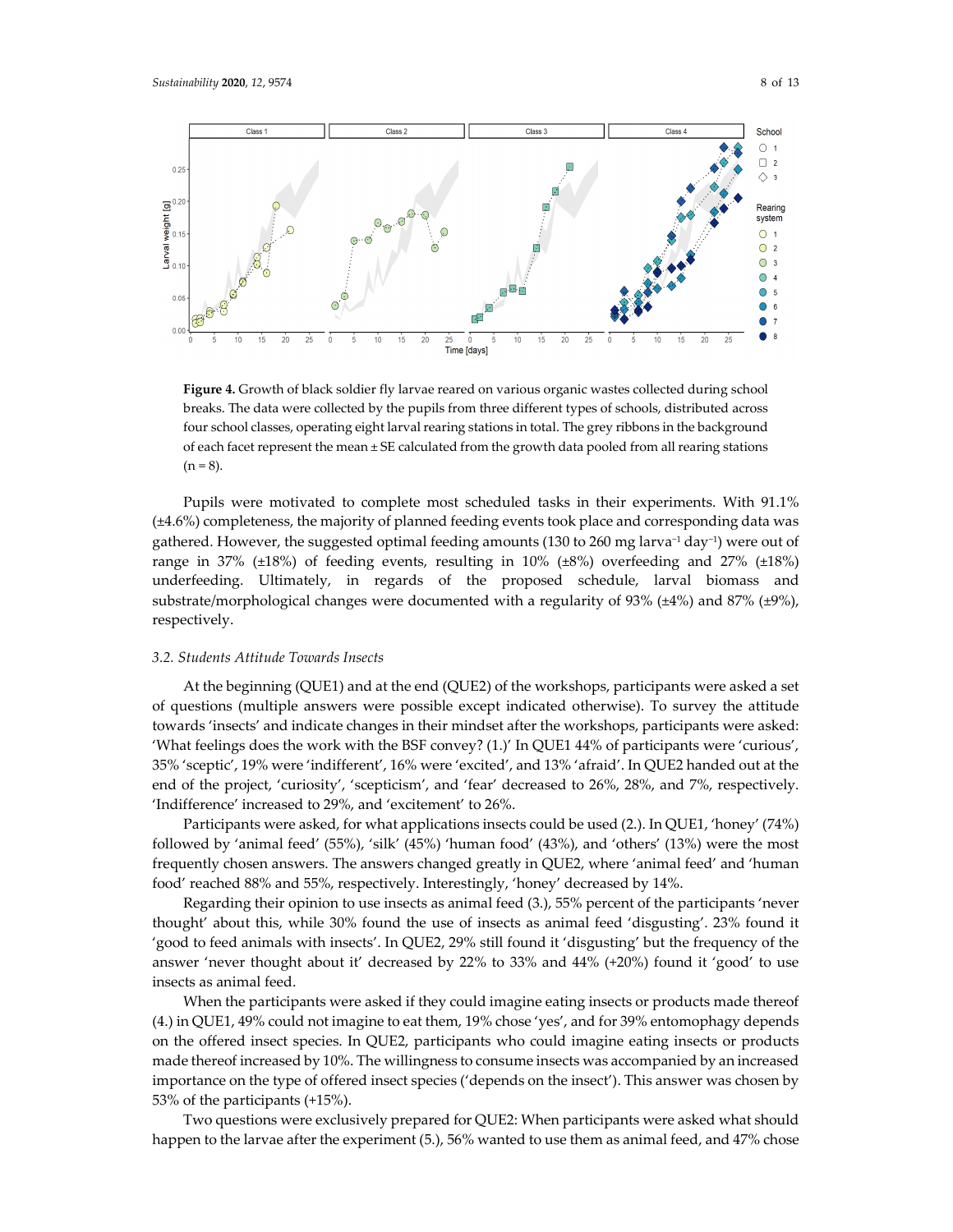the option to keep them alive to fulfil their natural life cycle. Other answers, including keeping them alive to repeat the experiment, consuming them as food and freezing them after the experiment were rarely chosen (16%, 4%, and 13%, respectively). In the second question, participants were asked whether or not they spoke with people that were not involved in the experiment about insects and their applications (6.), 39% chose 'no' while 61% confirmed. No multiple answers were possible in this question.

## *3.3. Teachers Feedback*

Additionally, teachers were asked for feedback after each school experiment had been completed: For all teachers the workshop was a great success. The opportunity to practice applied science at school and introducing industrially reared insects as topic was well-received. Moreover, establishing the link to food/feedstuff production and treatment of organic wastes in the context of circular economy provided additional benefit by overlapping to multiple school subjects. While the project easily fits the schools' curricula, the most common suggestion for improvement was to extend the debriefing part of the project to allow for a more in-depth processing of the results. Further extension of the background information could generate a deeper understanding of the topic.

#### **4. Discussion**

The use of insects as an educational tool was proposed in previous studies, because it could offer a wide array of investigations [40–42]. Insects are excellent model organisms because they can often be collected locally, they are inexpensive to purchase and maintain, and they generally have short life cycles. Morphologically distinct developmental stages generated by metamorphosis represent interesting opportunities for observations. Limited time and funds available to teachers support the suitability of insects as research organisms in schools while at the same time involving fewer ethical concerns than others, such as vertebrate animals, would [41]. Although the significance of insects in ecosystem services and for biotechnological approaches (e.g., pollination, honey, and silk) is undisputed, insects are still rarely used in scholarly curricula. A study by Cinici revealed a wide range of misconceptions about life cycle and life forms of the butterfly when she tested 194 children from the ninth to eleventh grade and 14 to 16 years of age in Erzurum, Turkey, by open-ended questions and drawing methods [43]. These misconceptions could be attributed to the results of the pupils' naive experiences and/or insufficient emphasis of the biology curriculum on the phenomenon of metamorphosis. In the study 'Bugs, butterflies, and spiders: Children's understandings about insects', Shepardson collected data from 120 children from kindergarten through fifth-grade in the USA [44]. He found that student ideas about insects reflect their understanding not just based on physical insect characteristics, but also human-insect interactions. Schlegel et al. proposed the significance of local flagship species to promote nature studies in schools [45]. A cohort of 363 children, predominantly aged 10 to 12 years, were asked about their attitudes towards 18 invertebrate species indigenous to Switzerland, including 14 insects. The authors proposed that 'there is a place for insects as local flagship species and especially that there is room for insects other than butterflies'. They suggested working with local species that play an important ecological role, that are easily identifiable and provide a novelty aspect to pupils. In the study of Breuer et al., 246 children aged 9– 13 completed a standard questionnaire regarding their attitudes towards 18 invertebrates indigenous to Switzerland. The results indicated that fear and disgust are separate emotions that could be overcome through promoting environmental education programs, especially if they allowed for personal experience and provided information in emotion-activating formats [46].

This conceptualised school project represents a further milestone on the way to establish insects as an important educational tool. The pedagogical methods were in line with the guidelines of Brewer and Smith [47] including (i) hands-on learning, (ii) project-based learning, and (iii) course-based research. Thematically, this project merges the topics 'insects' and 'waste utilisation', specifically 'waste re-valorization' as cross-link to circular economy and the concept of 'from waste to feed'. In doing so, this project perfectly covers the aims of the FAO to 'educate consumers on the benefits of entomophagy' and to 'promote insects as a supplement to feed' [2].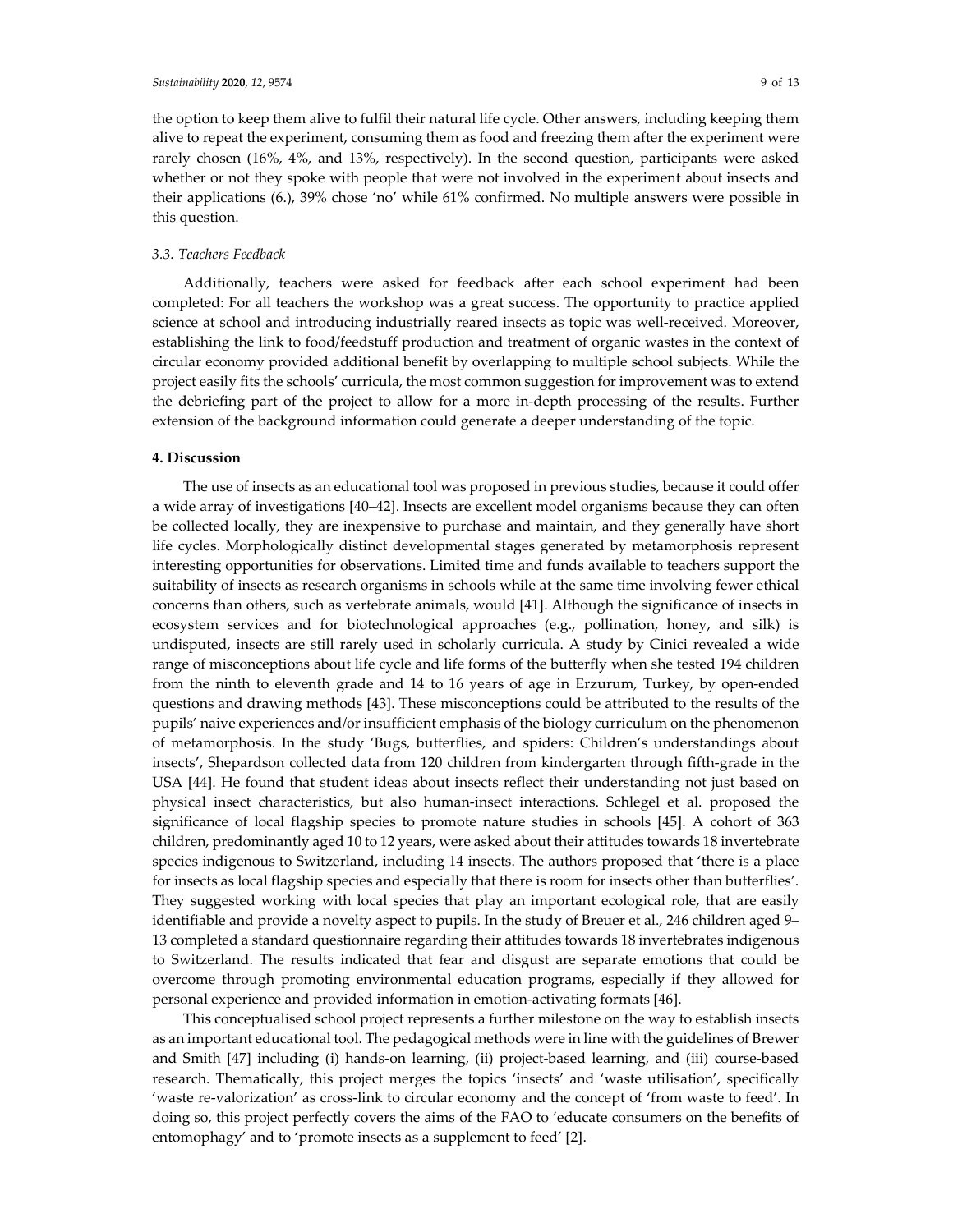We were able to show that participating pupils were highly motivated to run their BSFL rearing systems and fulfil the majority of the working tasks. The well-tailored workload and duration of the feeding experiments was defined in consultation with teaching personnel; it was, however, limited by the fast growth rates of BSFL. The clearly identifiable morphological changes in larvae over time kept motivation at a high level, a problem usually occurring in long-lasting school projects such as school aquariums or school gardens (teacher, personnel communication). Negative associations, such as 'fear' and 'scepticism' decreased after working with BSFL, and 'excitement' was found to be increased. Although 'disgust' was unalterably present at the end of feeding experiments, it was most likely due to the unpleasant (olfactory) characteristics of a highly active biodegradation-process taking place within an enclosed space. However, the responsibility transferred to the pupils and their inquisitiveness to monitor the development of their 'own' larvae was overruling this negative association. Furthermore, the concept of upcycling organics into animal feedstuff, and its potential in terms of efficiency and sustainability was fully understood and supported by most of the pupils. Even the willingness to try entomophagy increased, however, just for selected species. Unsurprisingly, BSFL grown on organic waste were not accepted as a food product.

The BSFL rearing system designed for this study has proven itself as sustainable, lowmaintenance, and easily reproducible option for similar feeding experiments. Moreover, the larval biomass output was comparable with results reported from other studies using organic food wastes (Figure 4; [19,48,49]). By avoiding the accumulation of excess liquid especially during early larval development while at the same time providing enough aeriation through the vents, larval activity was promoted without leading to the desiccation of the substrate. For future workshops, we suggest running the rearing units preferably outdoors or in dedicated biology laboratories. Larval activity in combination with elevated temperatures could further promote microbial activity taking place during the degradation of organic wastes and cause malodours. To promote prepupal migration, we suggest a wetting of the substrate with tap water of the organic wastes used in the final feeding event before experiments are terminated, since pupation occurs at dry, safe sides [24,34]. Furthermore, an additional school lesson at the end of the workshop would support pupils in summarizing the great amount of data they collected. Creating figures, calculating basic descriptive statistics, and presenting and discussing their results could add additional interdisciplinary value to the workshops.

## **5. Conclusions**

Both teachers and pupils showed great enthusiasm to participate in this highly interactive project that provided means to independently work on potential solutions to current socio-ecological problems on a small scale. The hands-on experimental design promoted teamwork and research experiences. The aim to raise awareness of the potentials and perspectives of the BSF was achieved. This project was conceptualised to meet the interests of 15 to 18 years old, however presented content may be adapted to other age groups at one's own discretion. Despite the potential of university-based projects to enrich scholarly education, more emphasis should be set to 'train-the-trainers'. Here, to raise the teachers' attention for entomology and the potential of insects as an educational tool.

**Supplementary Materials:** The following are available online at www.mdpi.com/2071-1050/12/22/9574/s1.

**Author Contributions:** Conceptualization, T.K., A.W., M.G., C.D.H., S.K. and M.S.; methodology, T.K. and C.D.H.; validation, A.W., T.K. and C.D.H.; investigation, M.G.; resources, H.I.; writing—original draft preparation, A.W. and T.K.; writing—review and editing, C.D.H., S.K., M.S. and H.I.; visualization, T.K.; supervision, T.K., A.W., C.D.H. and S.K.; project administration, T.K.; funding acquisition, T.K., A.W. and H.I. All authors have read and agreed to the published version of the manuscript.

**Funding:** This research was funded by the AUSTRIAN SCIENCE FUND (FWF), grant number TCS 48 and the TIROLER WISSENSCHAFTSFÖRDERUNG under grant 'Gefördert aus Mitteln des Landes Tirol'.

**Acknowledgments:** We would like to thank Pamela Vrabl for establishing contacts with stakeholders, and all motivated teachers and pupils, who were willed to participle in this school project. Moreover, thanks go to Heinrich Pan (Spielraum FabLab, Innsbruck, Austria), who assisted in designing and manufacturing the BSFL rearing units.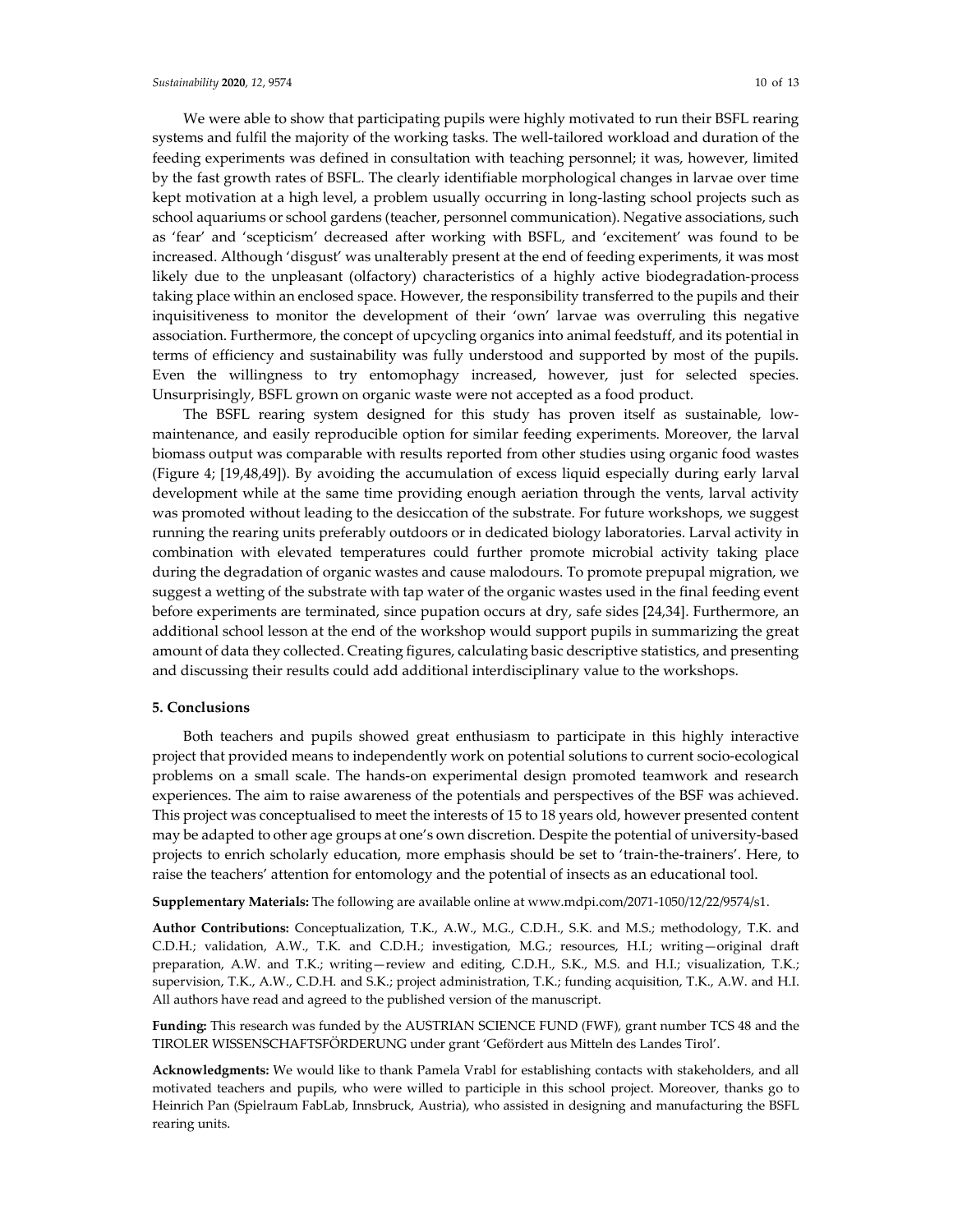#### **Conflicts of Interest:** The authors declare no conflict of interest.

#### **References**

- 1. Cerritos, R. Insects as food: An ecological, social and economical approach. *CAB Rev. Perspect. Agric. Vet. Sci. Nutr. Nat. Resour.* **2009**, *4*, 1–10.
- 2. Halloran, A.; Vantomme, P. *The Contribution of Insects to Food Security, Livelihoods and the Environment*; FAO: Rome, Italy. Available online: http://www.fao.org/forestry/edibleinsects/en/ (accessed on 1 March 2015).
- 3. Looy, H.; Dunkel, F.V.; Wood, J.R. How then shall we eat? Insect-eating attitudes and sustainable foodways. *Agric. Hum. Values* **2014**, *31*, 131–141.
- 4. van Huis, A.; Dicke, M.; van Loon, J.J.A. Insects to feed the world. *J. Insects Food Feed* **2015**, *1*, 3–5.
- 5. Mancini, S.; Sogari, G.; Menozzi, D.; Nuvoloni, R.; Torracca, B.; Moruzzo, R.; Paci, G. Factors predicting the intention of eating an insect-based product. *Foods* **2019**, *8*, 270.
- 6. Megido, R.C.; Gierts, C.; Blecker, C.; Brostaux, Y.; Haubruge, É.; Alabi, T.; Francis, F. Consumer acceptance of insect-based alternative meat products in Western countries. *Food Qual. Prefer.* **2016**, *52*, 237–243.
- 7. Tan, H.S.G.; House, J. Consumer acceptance of insects as food: Integrating psychological and socio-cultural perspectives. In *Edible Insects in Sustainable Food Systems*; Verlag Springer International Publishing: Berlin, Germany, 2018; pp. 375–386.
- 8. House, J. Consumer acceptance of insect-based foods in the Netherlands: Academic and commercial implications. *Appetite* **2016**, *107*, 47–58.
- 9. Dobermann, D.; Swift, J.A.; Field, L.M. Opportunities and hurdles of edible insects for food and feed. *Nutr. Bull.* **2017**, *42*, 293–308.
- 10. Verbeke, W.; Spranghers, T.; de Clercq, P.; Smet, S. de; Sas, B.; Eeckhout, M. Insects in animal feed: Acceptance and its determinants among farmers, agriculture sector stakeholders and citizens. *Anim. Feed Sci. Technol.* **2015**, *204*, 72–87.
- 11. Proteinsect. PROteINSECT—Enabling the Exploitation of Insects as a Sustainable Source of Protein for Animal Feed and Human Nutrition. Available online: http://www.proteinsect.eu/ (accessed on 1 March 2015).
- 12. Nguyen, T.T.X.; Tomberlin, J.K.; Vanlaerhoven, S. Ability of black soldier fly (Diptera: Stratiomyidae) larvae to recycle food waste. *Environ. Entomol.* **2015**, *44*, 406–410.
- 13. May, B.M. The occurrence in New Zealand and the life-history of the soldier fly *Hermetia illucens*  (L.)(Diptera: Stratiomyidae). *N. Z. J. Sci.* **1961**, *4*, 55–65.
- 14. Marshall, S.A.; Woodley, N.E.; Hauser, M. The historical spread of the Black Soldier Fly, *Hermetia illucens*  (L.)(Diptera, Stratiomyidae, Hermetiinae), and its establishment in Canada. *J. Entomol. Soc. Ont.* **2015**, *146*, 51–54.
- 15. Sheppard, D.C.; Newton, G.L.; Thompson, S.A.; Savage, S. A value added manure management system using the black soldier fly. *Bioresour. Technol.* **1994**, *50*, 275–279.
- 16. Sheppard, D.C.; Tomberlin, J.K.; Joyce, J.A.; Kiser, B.C.; Sumner, S.M. Rearing methods for the black soldier fly (Diptera: Stratiomyidae). *J. Med. Entomol.* **2002**, *39*, 695–698.
- 17. Tomberlin, J.K.; Adler, P.H.; Myers, H.M. Development of the black soldier fly (Diptera: Stratiomyidae) in relation to temperature. *Environ. Entomol.* **2009**, *38*, 930–934.
- 18. Holmes, L.A.; Vanlaerhoven, S.L.; Tomberlin, J.K. Relative humidity effects on the life history of *Hermetia illucens* (Diptera: Stratiomyidae). *Environ. Entomol.* **2012**, *41*, 971–978.
- 19. Diener, S.; Zurbrügg, C.; Tockner, K. Conversion of organic material by black soldier fly larvae: Establishing optimal feeding rates. *Waste Manag. Res.* **2009**, *27*, 603–610.
- 20. Gobbi, P.; Martinez-Sanchez, A.; Rojo, S. The effects of larval diet on adult life-history traits of the black soldier fly, *Hermetia illucens* (Diptera: Stratiomyidae). *Eur. J. Entomol.* **2013**, *110*, 461.
- 21. Tomberlin, J.K.; Sheppard, D.C. Factors influencing mating and oviposition of black soldier flies (Diptera: Stratiomyidae) in a colony. *J. Entomol. Sci.* **2002**, *37*, 345–352.
- 22. Barragan-Fonseca, K.B.; Dicke, M.; van Loon, J.J.A. Nutritional value of the black soldier fly (*Hermetia illucens* L.) and its suitability as animal feed—A review. *J. Insects Food Feed* **2017**, *3*, 105–120.
- 23. Zhu, F.-X.; Wang, W.-P.; Hong, C.-L.; Feng, M.-G.; Xue, Z.-Y.; Chen, X.-Y.; Yao, Y.-L.; Yu, M. Rapid production of maggots as feed supplement and organic fertilizer by the two-stage composting of pig manure. *Bioresour. Technol.* **2012**, *116*, 485–491.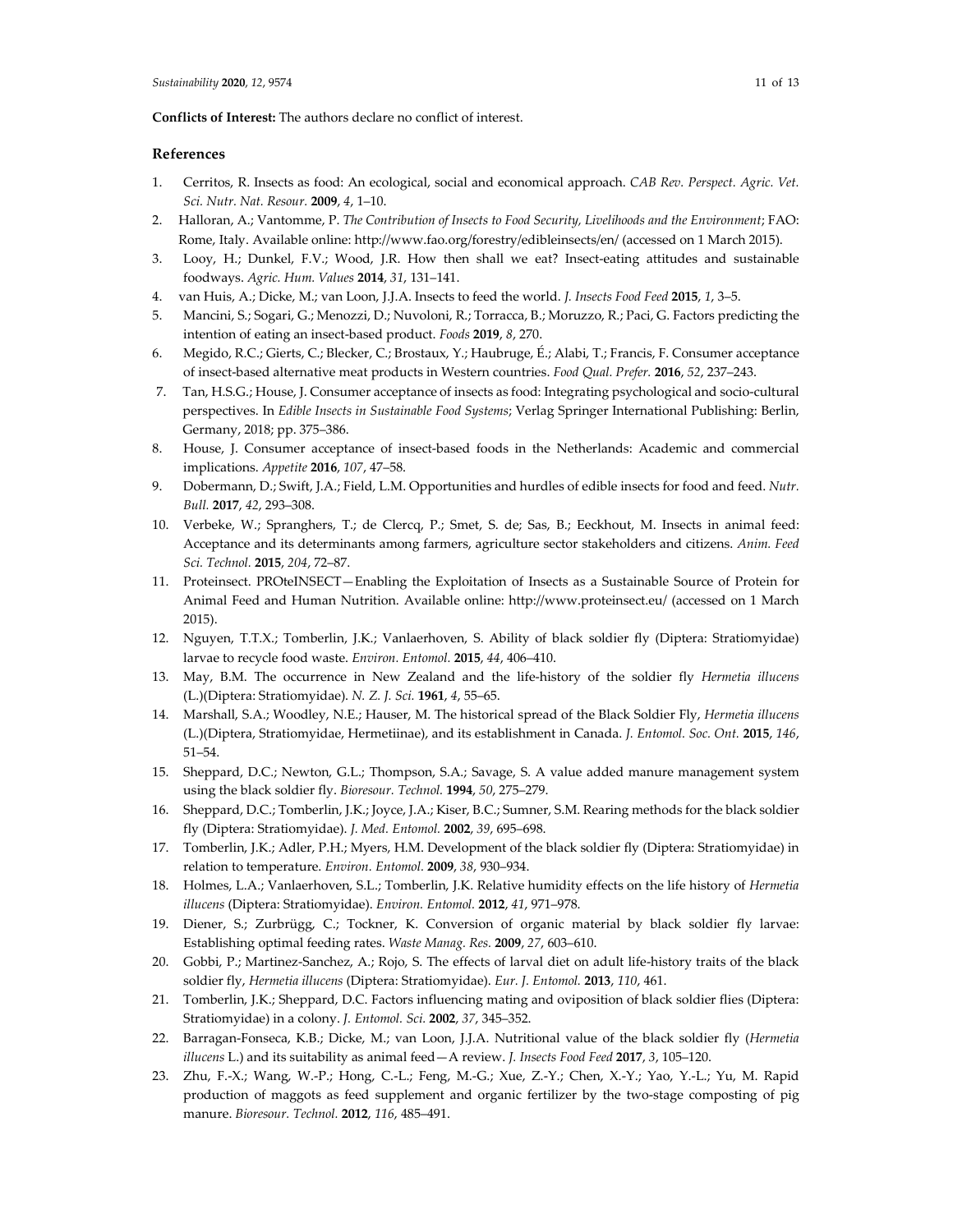- 24. St-Hilaire, S.; Cranfill, K.; McGuire, M.A.; Mosley, E.E.; Tomberlin, J.K.; Newton, L.; Sealey, W.; Sheppard, C.; Irving, S. Fish offal recycling by the black soldier fly produces a foodstuff high in omega-3 fatty acids. *J. World Aquac. Soc.* **2007**, *38*, 309–313.
- 25. Klammsteiner, T.; Walter, A.; Bogataj, T.; Heussler, C.D.; Stres, B.; Steiner, F.M.; Schlick-Steiner, B.C.; Arthofer, W.; Insam, H. The core gut microbiome of Black Soldier Fly (*Hermetia illucens*) larvae raised on low-bioburden diets. *Front. Microbiol.* **2020**, *11*, 993.
- 26. Hem, S.; Toure, S.; Sagbla, C.; Legendre, M. Bioconversion of palm kernel meal for aquaculture: Experiences from the forest region (Republic of Guinea). *Afr. J. Biotechnol.* **2008**, *7*, 1192–1198.
- 27. Kováčik, P.; Kozánek, M.; Takáč, P.; Galliková, M.; Varga, L. The effect of pig manure fermented by larvae of house flies on the yield parameters of sunflowers (*Helianthus annus* L.). *Acta Univ. Agric. Silvic. Mendel. Brun.* **2014**, *58*, 147–154.
- 28. Choi, Y.-C.; Choi, J.-Y.; Kim, J.-G.; Kim, M.-S.; Kim, W.-T.; Park, K.-H.; Bae, S.-W.; Jeong, G.-S. Potential usage of food waste as a natural fertilizer after digestion by *Hermetia illucens* (Diptera: Stratiomyidae). *Int. J. Indust. Entomol.* **2009**, *19*, 171–174.
- 29. Klammsteiner, T. Suitability of Black Soldier Fly Frass as Soil Amendment and Implication for Organic Waste Hygienization. *Agronomy* **2020**, *10*, 1578.
- 30. Dierenfeld, E.S.; King, J. Digestibility and mineral availability of Phoenix worms, *Hermetia illucens*, ingested by mountain chicken frogs, *Leptodactylus fallax*. *J. Herpetol. Med. Surg.* **2008**, *18*, 100–105.
- 31. Hale, O.M. Dried *Hermetia illucens* larvae (Diptera: Stratiomyidae) as a feed additive for poultry. *Ga Entomol Soc. J.* **1973**, *8,* 16–20.
- 32. Newton, G.L.; Booram, C.V.; Barker, R.W.; Hale, O.M. Dried *Hermetia illucens* larvae meal as a supplement for swine. *J. Anim. Sci.* **1977**, *44*, 395–400.
- 33. Bondari, K.; Sheppard, D.C. Soldier fly larvae as feed in commercial fish production. *Aquaculture* **1981**, *24*, 103–109.
- 34. Newton, G.L.; Sheppard, D.C.; Watson, D.W.; Burtle, G.J.; Dove, C.R.; Tomberlin, J.K.; Thelen, E.E. The black soldier fly, *Hermetia illucens*, as a manure management/resource recovery tool. In Proceedings of the State of the Science, Animal Manure and Waste Management, San Antonio, TX, USA, 5–7 January 2005.
- 35. Klammsteiner, T.; Walter, A.; Pan, H.; Gassner, M.; Heussler, C.D.; Schermer, M.; Insam, H. On Everyone's lips: Insects for food and feed. In Proceedings of the 5th Austrian Citizen Science Conference 2019 (ACSC2019), Obergurgl, Austria, 26 June 2019; SISSA Medialab: Trieste, Italy, 2020; Volume 366, p. 006.
- 36. Bradley, S.W.; Sheppard, D.C. House fly oviposition inhibition by larvae of *Hermetia illucens*, the black soldier fly. *J. Chem. Ecol.* **1984**, *10*, 853–859.
- 37. Sadler, T.D.; Burgin, S.; McKinney, L.; Ponjuan, L. Learning science through research apprenticeships: A critical review of the literature. *J. Res. Sci. Teach. Off. J. Natl. Assoc. Res. Sci. Teach.* **2010**, *47*, 235–256.
- 38. Heussler, C.D.; Walter, A.; Oberkofler, H.; Insam, H.; Arthofer, W.; Schlick-Steiner, B.C.; Steiner, F.M. Influence of three artificial light sources on oviposition and half-life of the Black Soldier Fly, *Hermetia illucens* (Diptera: Stratiomyidae): Improving small-scale indoor rearing. *PLoS ONE* **2018**, *13*, e0197896.
- 39. Chaiklin, H. Attitudes, behavior, and social practice. *J. Soc. Soc. Welf.* **2011**, *38*, 31.
- 40. Matthews, R.W.; Flage, L.R.; Matthews, J.R. Insects as teaching tools in primary and secondary education. *Annu. Rev. Entomol.* **1997**, *42*, 269–289.
- 41. Golick, D.A.; Heng-Moss, T.M. Insects as educational tools: An online course teaching the use of insects as instructional tools. *Am. Entomol.* **2013**, *59*, 183–187.
- 42. Ernst, C.; Vinke, K.; Giberson, D.; Buddle, C.M. Insects in education: Creating tolerance for some of the world's smallest citizens. *Manag. Insects Recreat. Tour.* **2013**, 289–305.
- 43. Cinici, A. From caterpillar to butterfly: A window for looking into students' ideas about life cycle and life forms of insects. *J. Biol. Educ.* **2013**, *47*, 84–95.
- 44. Shepardson, D.P. Bugs, butterflies, and spiders: children's understandings about insects. *Int. J. Sci. Educ.*  **2002**, *24*, 627–643.
- 45. Schlegel, J.; Breuer, G.; Rupf, R. Local insects as flagship species to promote nature conservation? A survey among primary school children on their attitudes toward invertebrates. *Anthrozoös* **2015**, *28*, 229–245.
- 46. Breuer, G.B.; Schlegel, J.; Kauf, P.; Rupf, R. The Importance of Being Colorful and Able to Fly: Interpretation and implications of children's statements on selected insects and other invertebrates. *Int. J. Sci. Educ.* **2015**, *37*, 2664–2687.